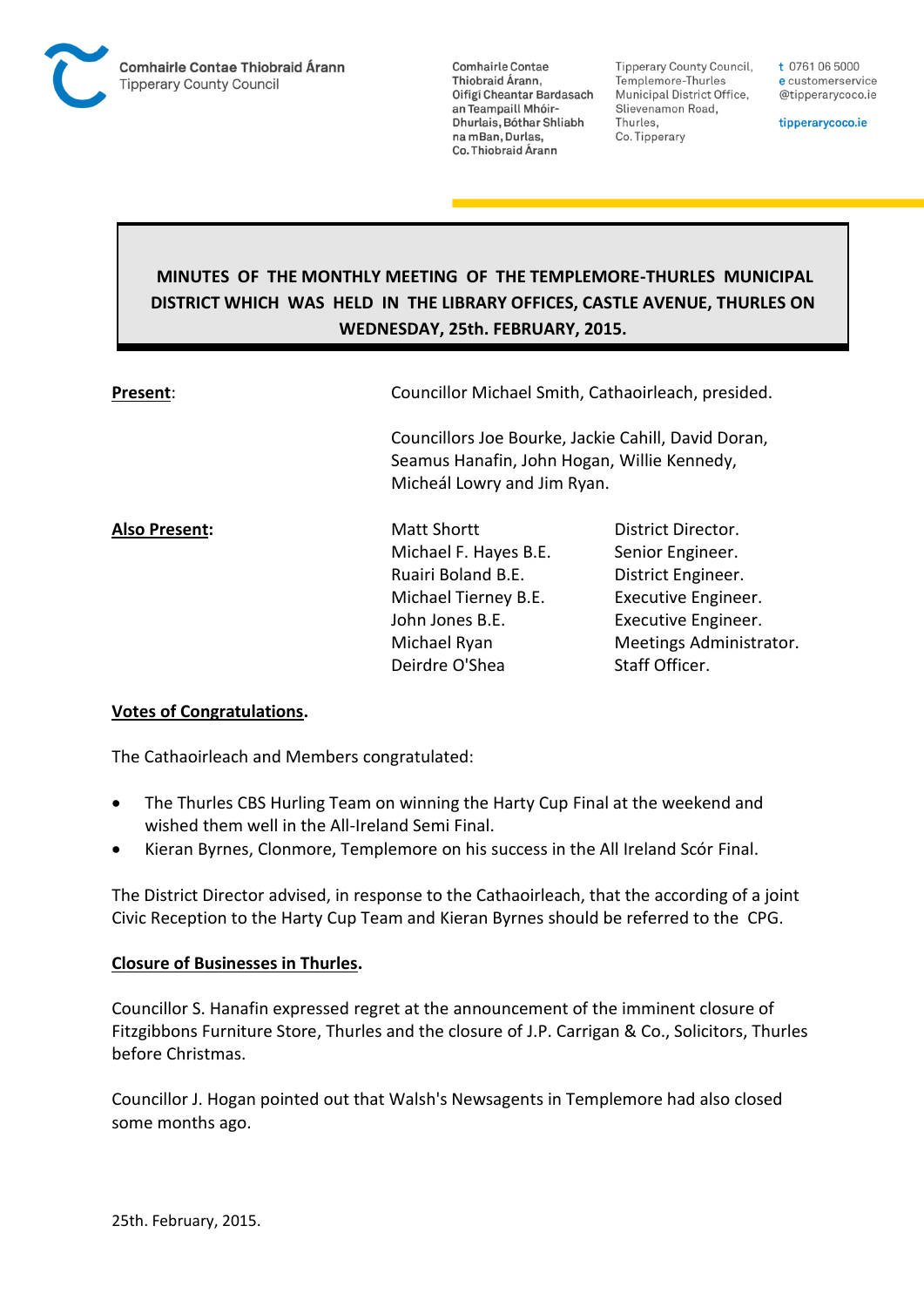**Comhairle Contae** Thiobraid Árann, Oifigí Cheantar Bardasach an Teampaill Mhóir-Dhurlais, Bóthar Shliabh na mBan, Durlas. Co. Thiobraid Árann

Tipperary County Council, Templemore-Thurles Municipal District Office, Slievenamon Road, Thurles, Co. Tipperary

t 0761 06 5000 e customerservice @tipperarycoco.ie

tipperarycoco.ie

Members expressed the view that the rates system is inequitable and crippling small/medium businesses. It was agreed that a Notice of Motion be submitted to the County Council requesting the Department of the Environment, Community & Local Government to undertake a full review of the system.

## **1. Adoption of the Minutes of the January Monthly Meeting which was held on the 28th. January, 2015.**

It was proposed by Councillor D. Doran, seconded by Councillor M. Lowry and resolved:

"That the Minutes of the Monthly Meeting which was held on 28th. January, 2015 be adopted as a true record of the business transacted at the meeting."

## **Matters arising from the Minutes:**

An update on items raised at the January Meeting was circulated at the Meeting. The following issues were raised :-

| Item                                      | Response                                    |
|-------------------------------------------|---------------------------------------------|
| Provision of an out of hours litter       | Littering is a nationwide issue caused by a |
| enforcement service to deal with          | minority of people and is more              |
| indiscriminate dumping which is a         | problematic in rural areas.                 |
| particular issue in rural areas.          | The 'on the spot' fine system is not        |
| The dumping of spoil and other waste in   | effective as offenders can refuse to give   |
| burial grounds is also an issue.          | their names or furnish false names when     |
|                                           | approached by the Litter Wardens.           |
|                                           | An additional Litter Warden post will be    |
|                                           | filled shortly.                             |
|                                           | Traffic Wardens are also authorised for     |
|                                           | litter enforcement.                         |
|                                           | The work undertaken by Burial Ground        |
|                                           | Committees is appreciated and the           |
|                                           | dumping issue will be referred to the       |
|                                           | Environment SPC for consideration.          |
| Lack of signage for dog fouling from      | The matter will be examined.                |
| Clongour Road to Castle Avenue, Thurles.  |                                             |
| The poor condition of the road surface at | The road is not public and the Local        |
| Doran's lane, Roscrea.                    | Improvement Scheme has been                 |
|                                           | discontinued.                               |
|                                           | The agreement of all property owners        |
|                                           | would be required to make an application    |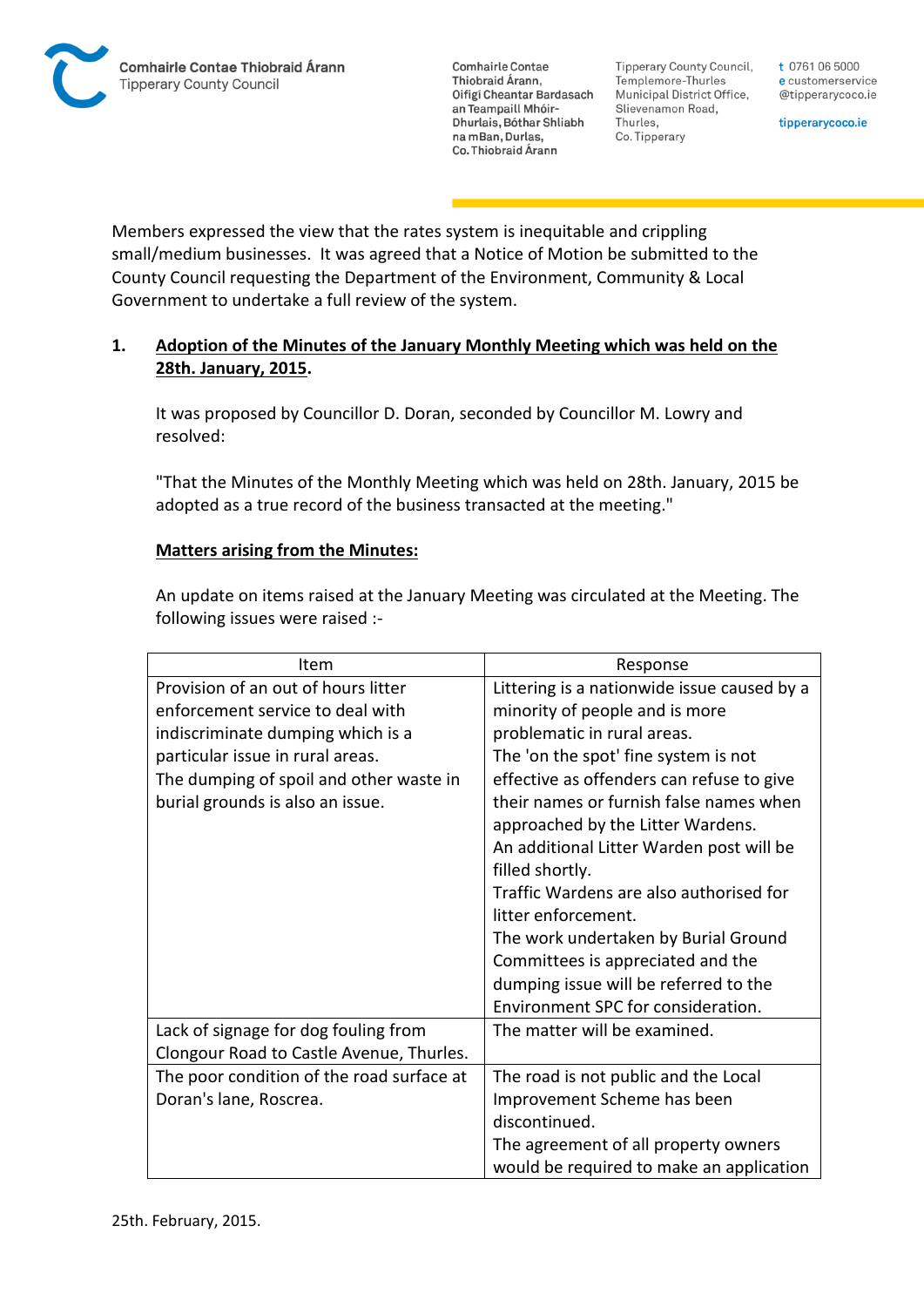

**Comhairle Contae** Commante Contae<br>Thiobraid Árann,<br>Oifigí Cheantar Bardasach an Teampaill Mhóir-Dhurlais, Bóthar Shliabh na mBan, Durlas,<br>Co. Thiobraid Árann

Tipperary County Council,<br>Templemore-Thurles<br>Municipal District Office, Slievenamon Road, Thurles, Co. Tipperary

tipperarycoco.ie

|                                            | to have the road taken in charge.             |
|--------------------------------------------|-----------------------------------------------|
|                                            | The road would have to be brought to an       |
|                                            | acceptable standard.                          |
| Update on reopening of the swimming        | The pool should be reopened by the end        |
| pool in Thurles Leisure Centre.            | of March.                                     |
| Delay in repairing faulty lights in The    | The lights are included on the Schedule of    |
| Orchard, Friar Street, Thurles.            | Public Lighting and the issue is being        |
|                                            | followed up with Airtricity Utility           |
|                                            | Solutions.                                    |
| Removal of poplar trees in Willowmere      | The trees will be removed and replaced        |
| Drive, Thurles.                            | with suitable streetscape trees.              |
|                                            |                                               |
| The signage erected by Irish Rail on       | The District Engineer has contacted Irish     |
| Graigue Bridge is a danger to road users   | Rail on the matter.                           |
| as it has narrowed the carriageway.        |                                               |
| Development of a policy at SPC level to    | The matter will be referred to the            |
| provide for the payment of contributions   | Housing SPC.                                  |
| to residents associations in RAS and Lease |                                               |
| Agreements towards maintaining estates.    |                                               |
| Appointment of additional permanent        | The positions have been advertised under      |
| road workers in the Municipal District.    | confined competition.                         |
|                                            | 8 additional staff have commenced in the      |
|                                            | District on a temporary basis.                |
| Repairs to road surfaces on the            | All potholes in the District should be filled |
| Thurles/Templemore Road and the            | in the next 6 weeks.                          |
| Thurles/Dundrum Road.                      |                                               |
| Residents on Mill Road are dissatisfied    | The request will receive further              |
| with the height of the dividing hedge      | examination.                                  |
| abutting The Glebe, Thurles.               |                                               |
|                                            |                                               |
| Council land at Mill Road has not been     | The area will be inspected.                   |
| cleaned to a satisfactory standard.        | The Council will establish if the trees are   |
| Height of trees abutting the apartment     |                                               |
| block at The Willows, Thurles.             | located on public property.                   |
| Poor condition of the road at Marlow,      | The road has been patched recently.           |
| Drombane.                                  |                                               |
| Recurring sewerage problem at Kincora      | Irish Water is not responsible for repairs    |
| Terrace.                                   | to services at the rear of houses.            |
|                                            | CCTV may be used to pinpoint the              |
|                                            | problem.                                      |
| Invitation to Councillors to meet with the | The matter was noted.                         |
| South Korea delegation on the 11th.        |                                               |
| March, 2015.                               |                                               |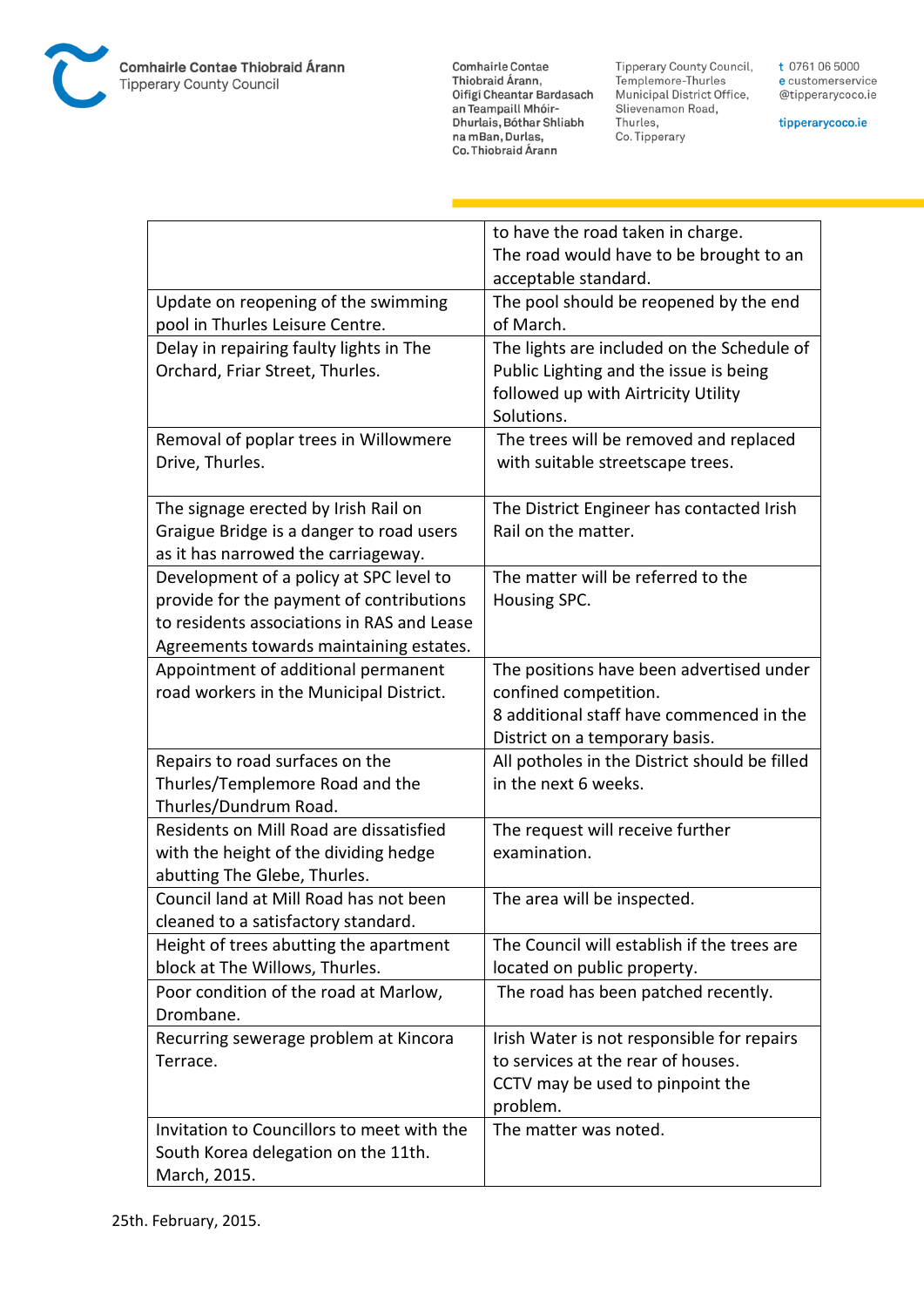**Comhairle Contae** Thiobraid Árann. Oifigí Cheantar Bardasach an Teampaill Mhóir-Dhurlais, Bóthar Shliabh na mBan, Durlas. Co. Thiobraid Árann

Tipperary County Council. Templemore-Thurles Municipal District Office, Slievenamon Road, Thurles, Co. Tipperary

t 0761 06 5000 e customerservice @tipperarycoco.ie

tipperarycoco.ie

| The repairs to the public lighting at Mary   | The cost of the original proposal by ESB   |
|----------------------------------------------|--------------------------------------------|
| Willies are welcomed and the reasons for     | Networks was prohibitive and a more cost   |
| the delay need to be examined.               | effective solution was identified.         |
| The reduction in the block Grant for the     | The 2014 Block Grant was €161,300.00       |
| District.                                    | for Thurles and $£115,000.00$ for          |
|                                              | Templemore. The grants were spent on       |
|                                              | road and footpath improvements.            |
| Repair of the faulty light in the carpark in | The issue will be examined.                |
| Borrisoleigh.                                |                                            |
| Refurbishment of the Templemore Town         | The situation will be reviewed.            |
| Hall and an update on its future.            |                                            |
| Pruning of trees in the Municipal District.  | There is a very limited budget available   |
|                                              | for pruning of trees and the season is     |
|                                              | coming to a close.                         |
| Advise landowners of their                   | The County Council has no role in advising |
| responsibilities with regard to dangerous    | landowners re dangerous trees.             |
| trees abutting public roads.                 |                                            |

## **2 Report on a Workshop held on the 28th. January, 2015 to discuss the Allocation of Grants.**

The Report on a Workshop, which was held on 28th. January, 2015 to discuss the allocation of Grants, which was circulated with the Agenda, was noted.

### **3 2015 Work Programme.**

The District Administrator confirmed that:-

- The Schedule of Municipal District Works covering road maintenance, housing maintenance, street cleaning, maintenance of amenities, drainage works and burial ground maintenance will be circulated to the Members at the March Monthly Meeting.
- An advertisement had been placed in the Tipperary Star and Midland Tribune inviting applications from residents associations, sports clubs for the provision of playing facilities for young people and other voluntary groups excluding Tidy Towns, Burial Ground and Festival Committees in the Municipal District under the Grant Scheme. The closing date for receipt of applications is Friday 13th. March, 2015. Criteria will be drawn up for the allocation of the grants.

The Members highlighted a number of roads in the Municipal District which should be considered for inclusion in the 2015 Roadworks Programme and they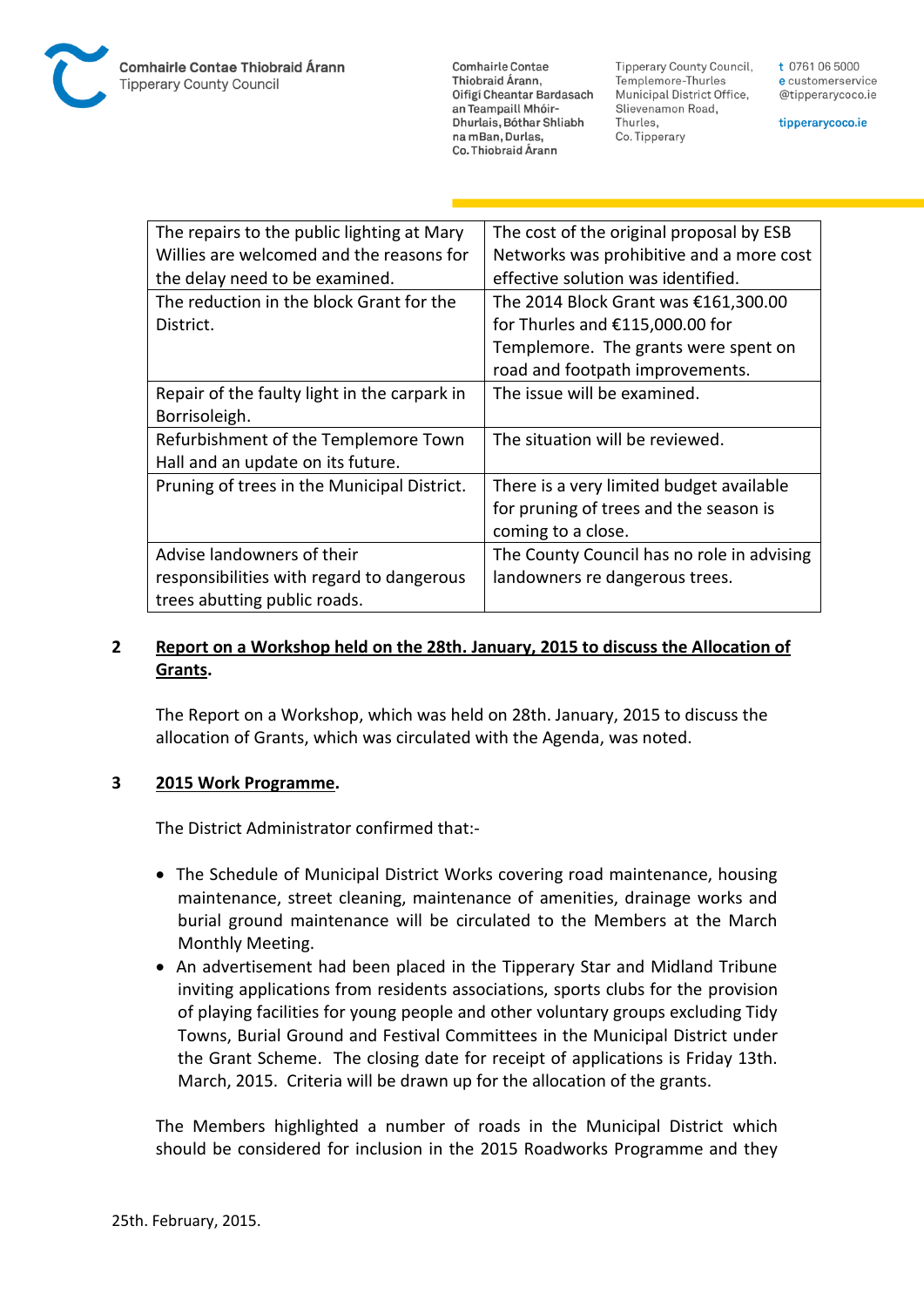**Comhairle Contae** Thiobraid Árann. Oifigí Cheantar Bardasach an Teampaill Mhóir-Dhurlais, Bóthar Shliabh na mBan, Durlas. Co. Thiobraid Árann

Tipperary County Council. Templemore-Thurles Municipal District Office, Slievenamon Road, Thurles, Co. Tipperary

t 0761 06 5000 e customerservice @tipperarycoco.ie

tipperarycoco.ie

pointed out that the level of funding required to maintain roads in upland areas is substantial and not reflected in the allocations.

The District Engineer advised that:

- Boundary issues are being investigated and a map will be provided to the Members showing all roads within the District in due course.
- There is a 5 year Roadworks Programme in place until the end of 2015 and there is some scope to include additional roads in this year's programme.
- Serious consideration will have to be given to the inclusion of roads in the Gortnahoe / Grange area in this year's programme which are in very poor condition and putting a huge strain on the maintenance budget.
- Any significant changes to the 2015 Roadworks Programme will result in the dropping of some roads from the programme as there is a limited budget.
- The road at Garrenroe is included in this year's programme.

The Senior Roads Engineer agreed, at a request of the Members, to make a case to the Department for additional funding to address the poor condition of roads in the Gortnahoe/Grange area.

### **4 Update on Projects.**

An update on Special Projects was circulated at the Meeting.

#### **5 Notices of Motion.**

### **(a) Notice of Motion in the name of Councillor Jim Ryan.**

Councillor Jim Ryan formally moved the following Notice of Motion in his name:

"I call on this Council to engage with the NRA with the intention of constructing a footpath extension out as far as Drish Bridge in Thurles."

Councillor Ryan outlined the reasons why a footpath is required on the N75 to Drish Bridge, Thurles and he appealed for the support of the Members to have the matter taken up again with the NRA.

Councillor D. Doran seconded the Motion and the other Members expressed support for it.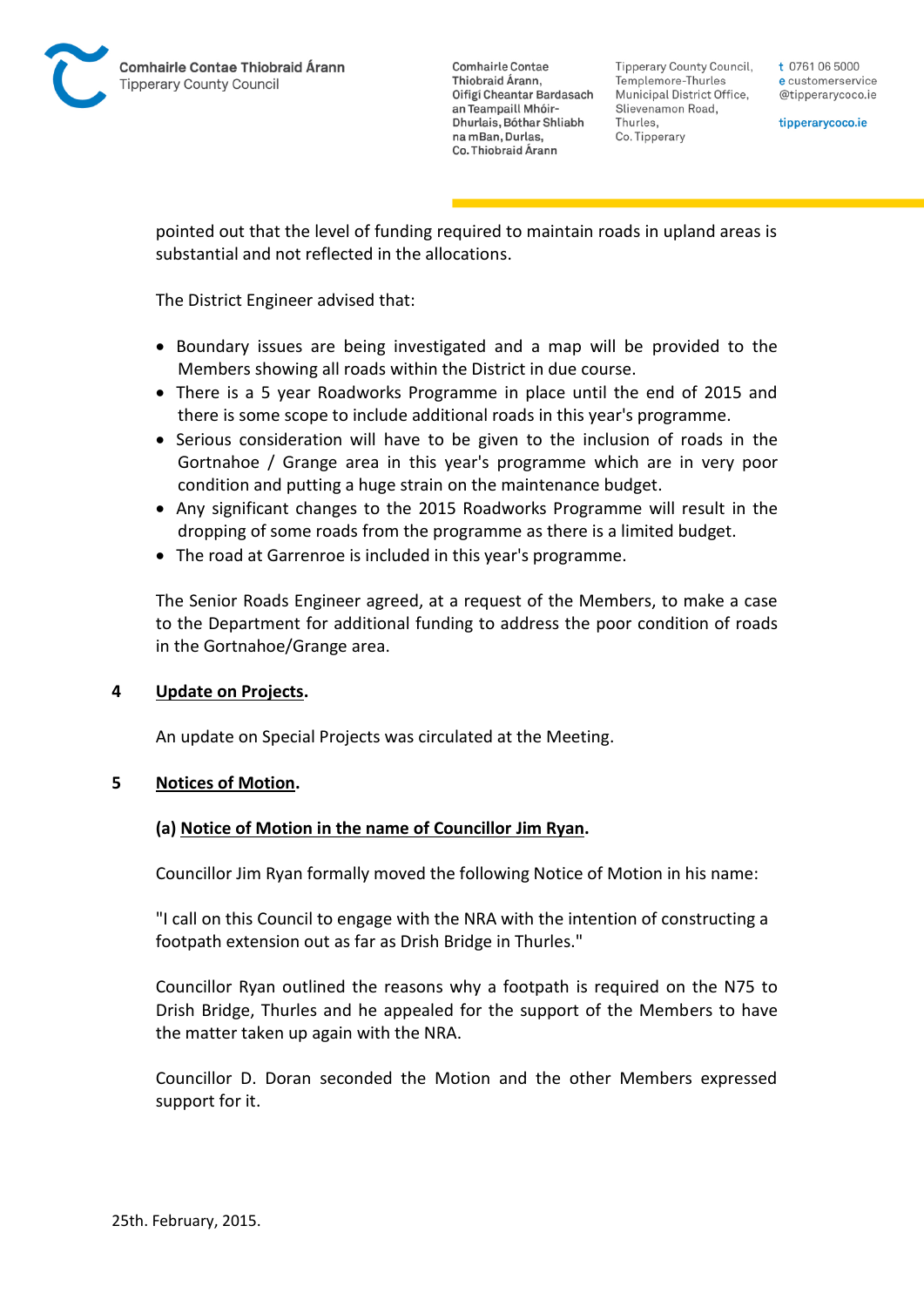

**Comhairle Contae** Thiobraid Árann. Oifigí Cheantar Bardasach an Teampaill Mhóir-Dhurlais, Bóthar Shliabh na mBan, Durlas. Co. Thiobraid Árann

Tipperary County Council. Templemore-Thurles Municipal District Office, Slievenamon Road, Thurles, Co. Tipperary

t 0761 06 5000 e customerservice @tipperarycoco.ie

tipperarycoco.ie

### **(b) Notice of Motion in the name of Councillor Jim Ryan.**

Councillor Jim Ryan formally moved the following Notice of Motion in his name:

"I am calling on this Council to invite officials from the IDA Regional Office to a meeting of this District to discuss their job creation policies for the towns of Thurles, Templemore, Roscrea and the Lisheen Mines site."

Councillor Ryan pointed out that the €150m Jobs Plan announced recently by the Government to attract inward investment does not include towns in Tipperary and he criticised the inaction of the IDA in attracting industry to the area as unemployment is on the increase.

Members expressed support for the Motion.

It was agreed that the Regional Manager, Mid West IDA be invited to a Meeting of the Municipal District to discuss the urgent need for job creation.

#### **(c) Notice of Motion in the name of Councillor Seamus Hanafin.**

Councillor Seamus Hanafin formally moved the following Notice of Motion in his name:

"What is the up to date position regarding reinstatement of roads following the Thurles Regional Water Scheme. There has been numerous reports of cars skidding at Cormackstown, Cloughmartin and Graigue. Can it be confirmed that these roads will be surface dressed to ensure that they are finished to an acceptable standard."

Councillor M. Lowry seconded the Motion and the other Members endorsed same.

The District Director confirmed that the Thurles Regional Water Scheme Contract is substantially complete and that the Contractor is responsible for the reinstatement of land and the resurfacing of roads which will be undertaken when the weather improves. He undertook to keep the Members updated on the matter.

### **(d) Notice of Motion in the name of Councillor Seamus Hanafin.**

Councillor Seamus Hanafin formally moved the following Notice of Motion in his name:

"To ensure that valuable jobs in the Tipperary Peat Industry are safeguarded, this Municipal District Council calls for removal of the carbon tax from all peat products."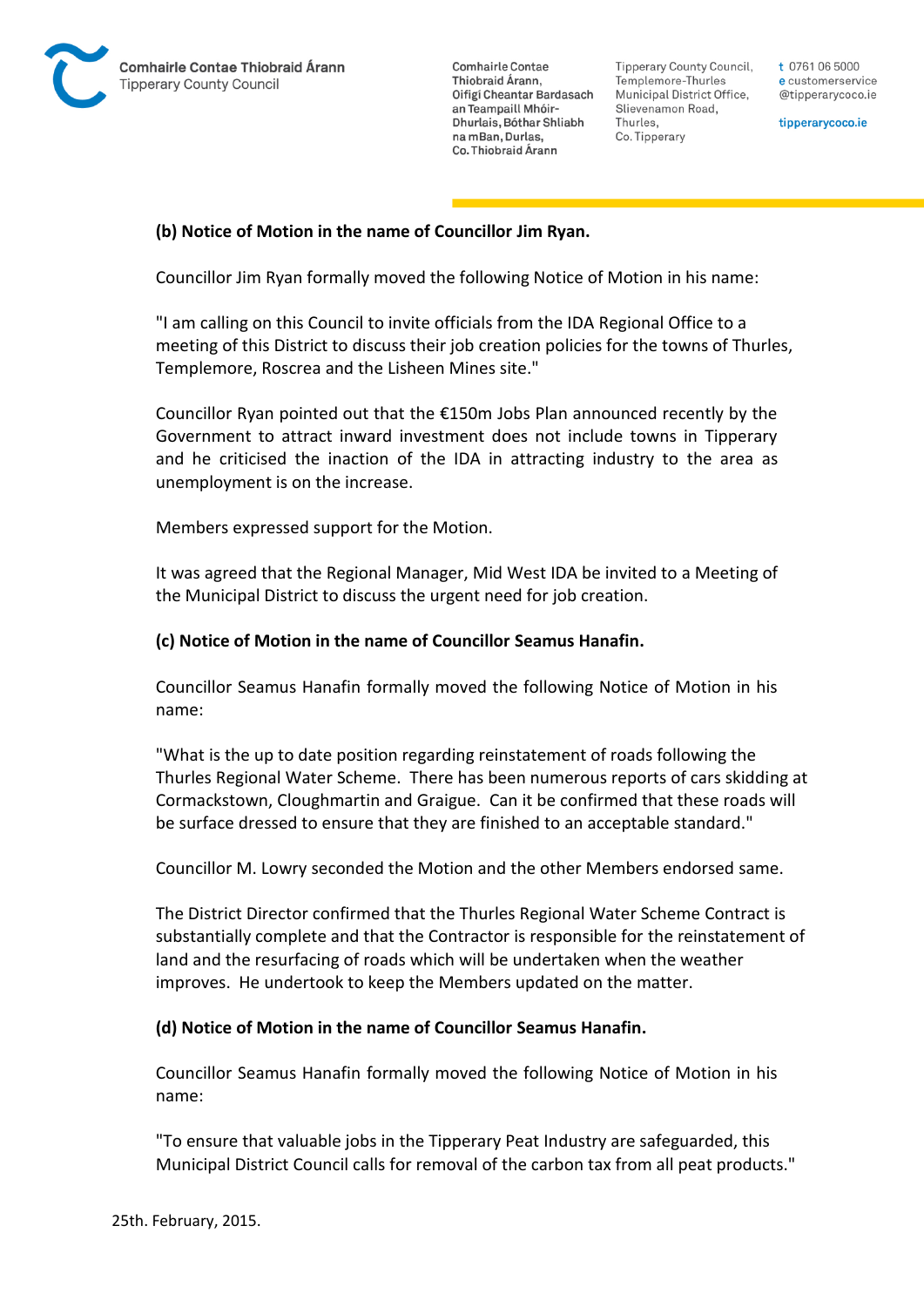

**Comhairle Contae** Thiobraid Árann, Oifigí Cheantar Bardasach an Teampaill Mhóir-Dhurlais, Bóthar Shliabh na mBan, Durlas. Co. Thiobraid Árann

Tipperary County Council, Templemore-Thurles Municipal District Office, Slievenamon Road, Thurles, Co. Tipperary

t 0761 06 5000 e customerservice @tipperarycoco.ie

tipperarycoco.ie

The Motion was endorsed by all the Members.

Councillor M. Lowry also called for the removal of carbon tax on the agriculture sector and Councillor J. Ryan pointed out the effects the tax has had on people on low incomes who are struggling to heat homes.

### **6 Correspondence.**

### a) National Ambulance Service.

Councillor D. Doran expressed his dissatisfaction with the response given at a recent Health Forum where it was pointed out that the second ambulance is based in Thurles only on Wednesdays and Thursdays from 8.00am to 3.00 pm. It was unanimously agreed that a letter be sent to the National Ambulance Service outlining the Members dissatisfaction with the service provided.

### **7 Votes of Sympathy.**

The Cathoirleach and Members extended sympathy to Ms. Patricia Troy, Library Headquarters, on the death of her sister-in-law Ms. Rita Clohessy.

### **8 Any Other Business.**

| Item                                        |                                            |
|---------------------------------------------|--------------------------------------------|
|                                             | Response                                   |
| Facilitate residents unable to park their   | The issue will be examined.                |
| cars outside their homes at Kincora         |                                            |
| Terrace.                                    |                                            |
| Provision of a double yellow line at        | The matter will receive attention.         |
| Richmond, Templemore near Duggans on        |                                            |
| the Templemore/Borrisoleigh Road.           |                                            |
| Condition of the rear access road at 38     | The complaint will be investigated.        |
| College Green, Thurles.                     |                                            |
| Erection of "Text Alert" signage in Thurles | The siting of signage must be agreed with  |
| town.                                       | the Engineer.                              |
|                                             | The need for a licence for each sign under |
|                                             | the Planning Acts is currently under       |
|                                             | review.                                    |
| The barrier at the Garda lay-by between     | The complaint will be referred to Roads    |
| junction 22 and 23 on the M7 is being left  | Section.                                   |
| open and road users are throwing litter     |                                            |
| into the field adjoining the area.          |                                            |